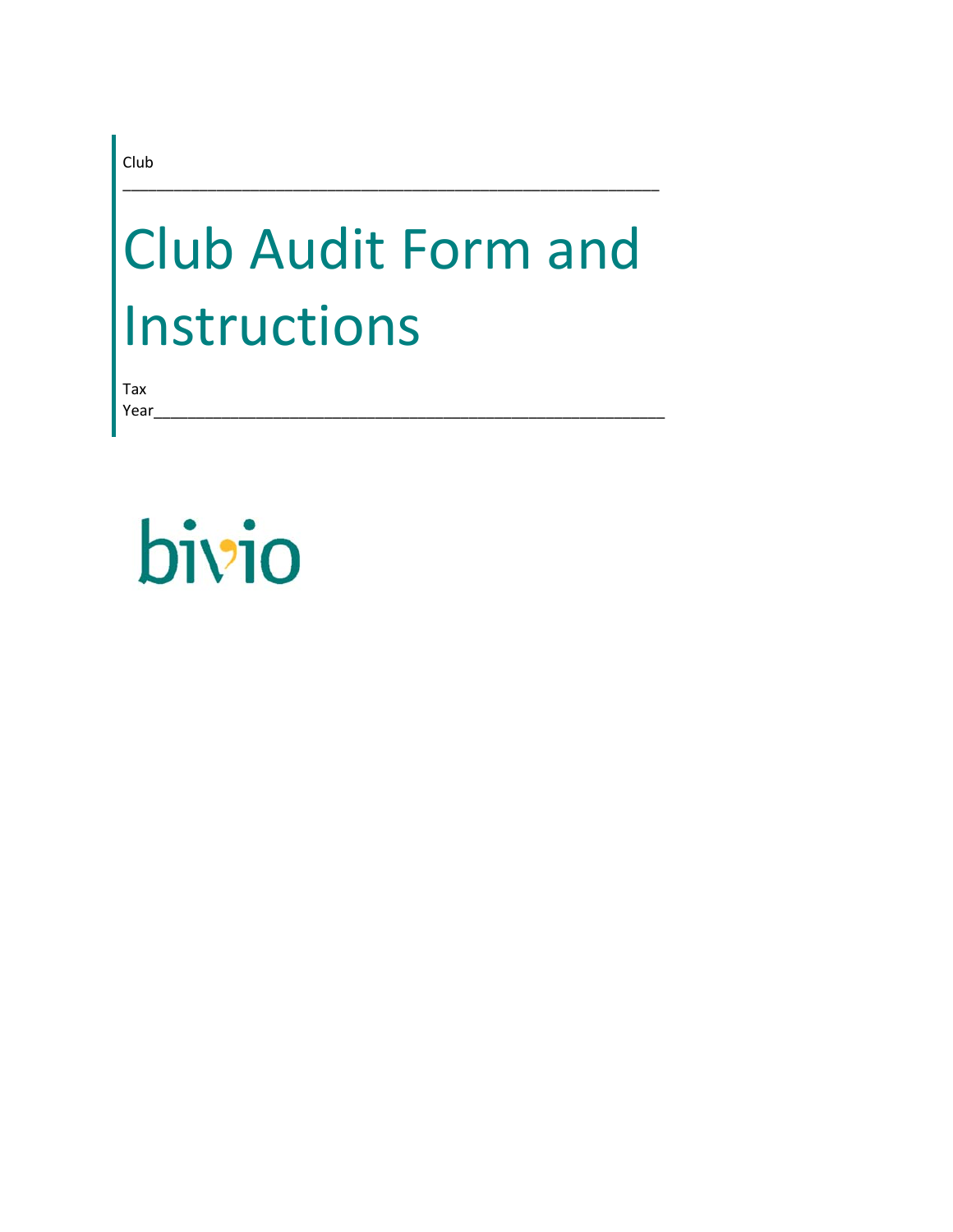## **Audit Instructions**

To perform your audit, first prepare by accumulating the records required from your financial institutions and from your club bivio records.

Assemble the records needed to complete each of the 7 audit steps and assign each step to an independent committee to perform.

Perform the records comparison and note any discrepancies found. There are 7 steps to the audit process:

- 1) Verify cash balances and number of shares of stock–start of tax year
- 2) Verify cash balances and number of shares of stock-end of tax year
- 3) Verify income received
- 4) Verify expenses recorded
- 5) Verify stock transactions
- 6) Verify accuracy of member contributions
- 7) Verify accuracy of withdrawals

Discuss discrepancies with the club and the club treasurer, determine what is required to correct them and make the corrections agreed to.

Have everyone sign the forms in the correct places and file the completed forms with your club records.

Put your feet up and relax or have a party to celebrate!

Have fun in the upcoming year investing with your friends!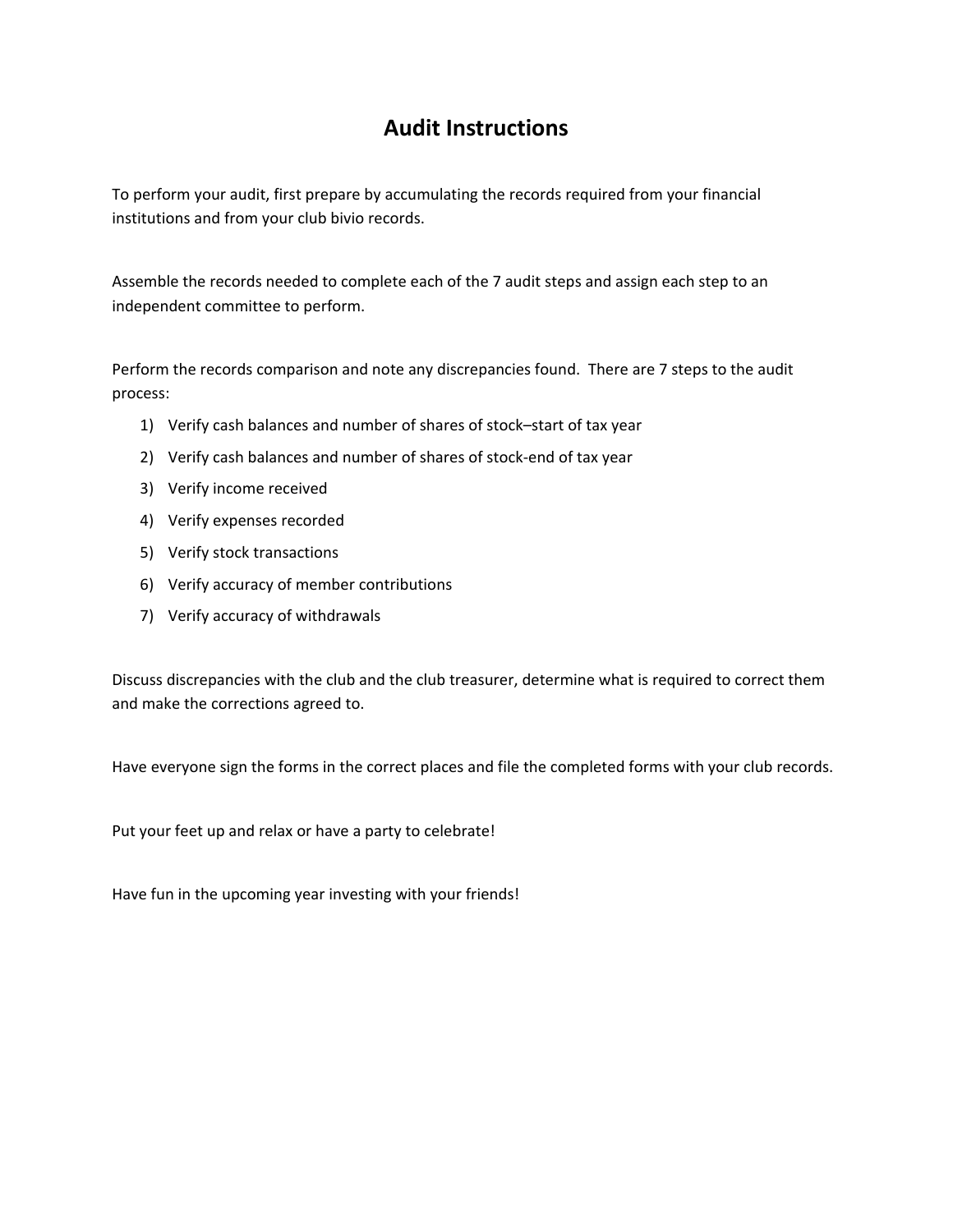## **Records Required**

(Hard Copies or Online Access)

#### From Financial Institution

- € Monthly statements Dec‐Previous tax year through Dec‐Current tax year
- € Trade Confirmation Records Individual or Summary List
- € Dividend and Interest Transaction Records From Statements or Summary List
- € Checks written Copies or Summary List
- $E$  Deposits and Withdrawals From Statements or Summary List
- € Realized and Unrealized Gain/Loss Reports

#### From Club

- $E$  Receipts for expenses
- € Verification of member deposits by members From club member review of year end Member Contributions and Withdrawals report
- € Monthly meeting minutes Authorization of Expenses, stock transactions, withdrawal discussions
- € Partnership Agreement

Terms for Paying Withdrawals

- Allocation of Expenses
- € Club bivio records
- Valuation reports‐12/31/2020, 12/31/2021
- ‐Cash balances and Shares Owned
- Transaction History Report‐12/31/2021
- ‐Transactions grouped into categories
- Income Statement‐2021
- ‐Shows dividends by company, Interest and Expenses recorded
- Withdrawal Reports 2021
- ‐For all members who withdrew during year
- Transaction Lists (from Accounting>Accounts>transactions)‐1/1/2021‐12/31/2021
- Dates and amounts in chronological order
- Member Contributions and Withdrawals Report‐2021
- Transaction Ledger Report 1/1/2021‐12/31/2021
- Capital Gain/Loss Report 12/31/2021
- Investment Lot Cost Basis Reports dated right after the dates of any reorganizations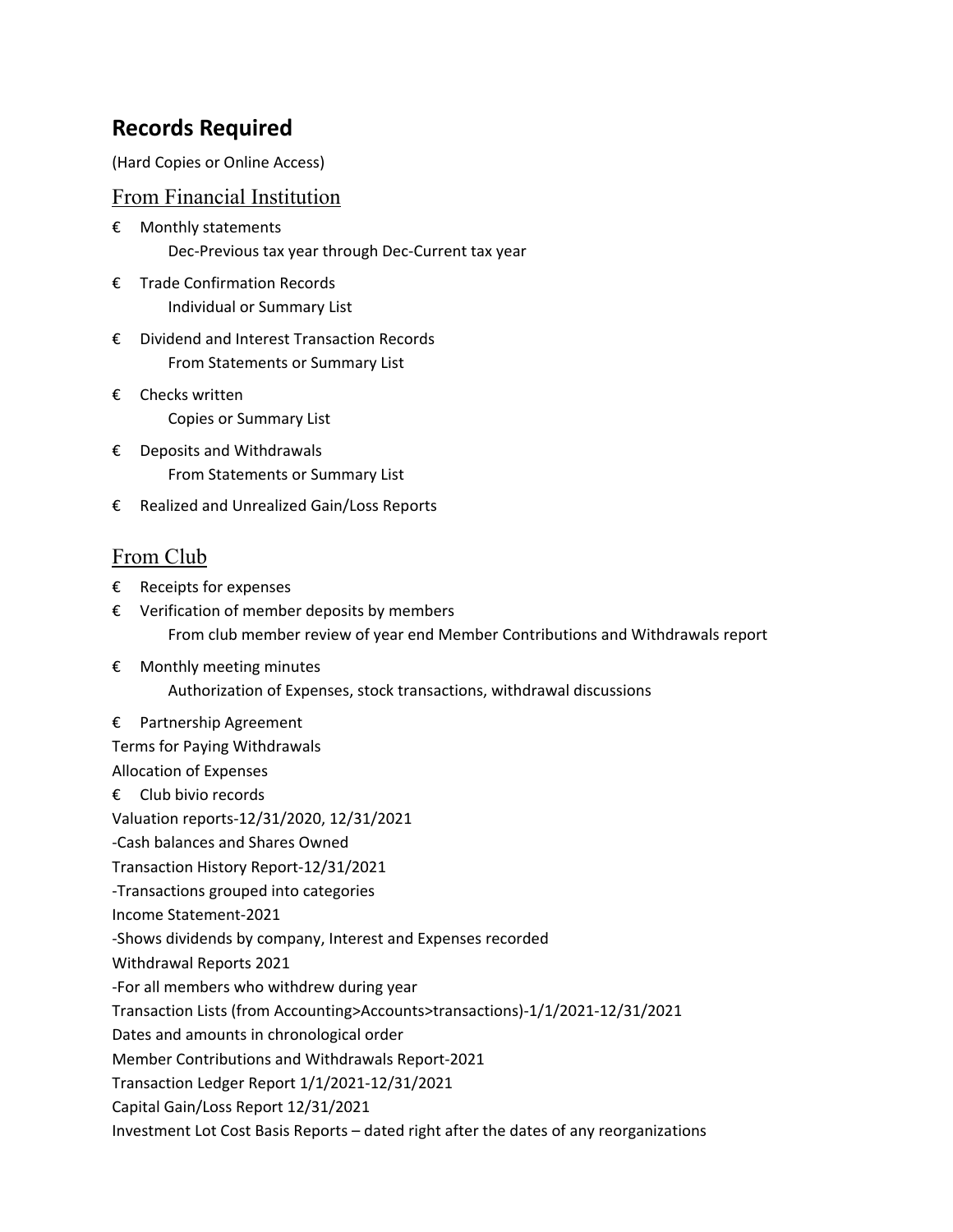|   | <i>Step 1</i> -Check end of year cash balances and number of shares-prior tax year                                    |
|---|-----------------------------------------------------------------------------------------------------------------------|
|   | bivio Valuation report dated 12/31/2020                                                                               |
|   | Brokerage statement 12/31/2020                                                                                        |
|   | Compare cash balance and number of shares of stock                                                                    |
| € | Records Agree                                                                                                         |
| € | Discrepancy Noted (Stop Audit and resolve issues)                                                                     |
|   |                                                                                                                       |
| € |                                                                                                                       |
|   |                                                                                                                       |
|   | Step 2-Check end of year cash balances and number of shares current tax year                                          |
|   | bivio Valuation report dated 12/31/2021                                                                               |
|   | Brokerage statement 12/31/2021                                                                                        |
|   | Compare cash balance and number of shares of stock                                                                    |
| € | Records Agree                                                                                                         |
| € | <b>Discrepancy Noted</b>                                                                                              |
|   |                                                                                                                       |
|   |                                                                                                                       |
|   | <u> 1999 - Johann Harry Harry Harry Harry Harry Harry Harry Harry Harry Harry Harry Harry Harry Harry Harry Harry</u> |
|   |                                                                                                                       |
|   | <i>Step 3-Verify Income Received</i>                                                                                  |
|   | bivio Income Statement dated 2021                                                                                     |
|   | Brokerage Statement 12/31/2021                                                                                        |
|   | Compare total Dividends (Qualified + Money Market)                                                                    |
|   | <b>Compare Total Interest</b>                                                                                         |
|   | bivio Transaction History report dated 12/31/2021                                                                     |
|   | Brokerage dividend transaction list 1/1/2021-12/31/2021                                                               |
|   | Compare dividend transactions-date, amount and company                                                                |
| € | Records Agree                                                                                                         |
| € | Discrepancy Noted                                                                                                     |
|   | Description                                                                                                           |

\_\_\_\_\_\_\_\_\_\_\_\_\_\_\_\_\_\_\_\_\_\_\_\_\_\_\_\_\_\_\_\_\_\_\_\_\_\_\_\_\_\_\_\_\_\_\_\_\_\_\_\_\_\_\_\_\_\_\_\_\_\_\_\_\_\_\_\_\_\_\_\_\_\_\_\_\_\_\_\_\_\_

\_\_\_\_\_\_\_\_\_\_\_\_\_\_\_\_\_\_\_\_\_\_\_\_\_\_\_\_\_\_\_\_\_\_\_\_\_\_\_\_\_\_\_\_\_\_\_\_\_\_\_\_\_\_\_\_\_\_\_\_\_\_\_\_\_\_\_\_\_\_\_\_\_\_\_\_\_\_\_\_\_\_

Audited By\_\_\_\_\_\_\_\_\_\_\_\_\_\_\_\_\_\_\_\_\_\_\_\_\_\_\_\_\_\_\_\_\_\_\_\_\_\_\_\_\_\_\_\_\_\_\_\_\_\_\_\_\_\_\_\_\_\_\_\_\_\_\_\_\_\_\_\_\_\_\_\_\_\_\_\_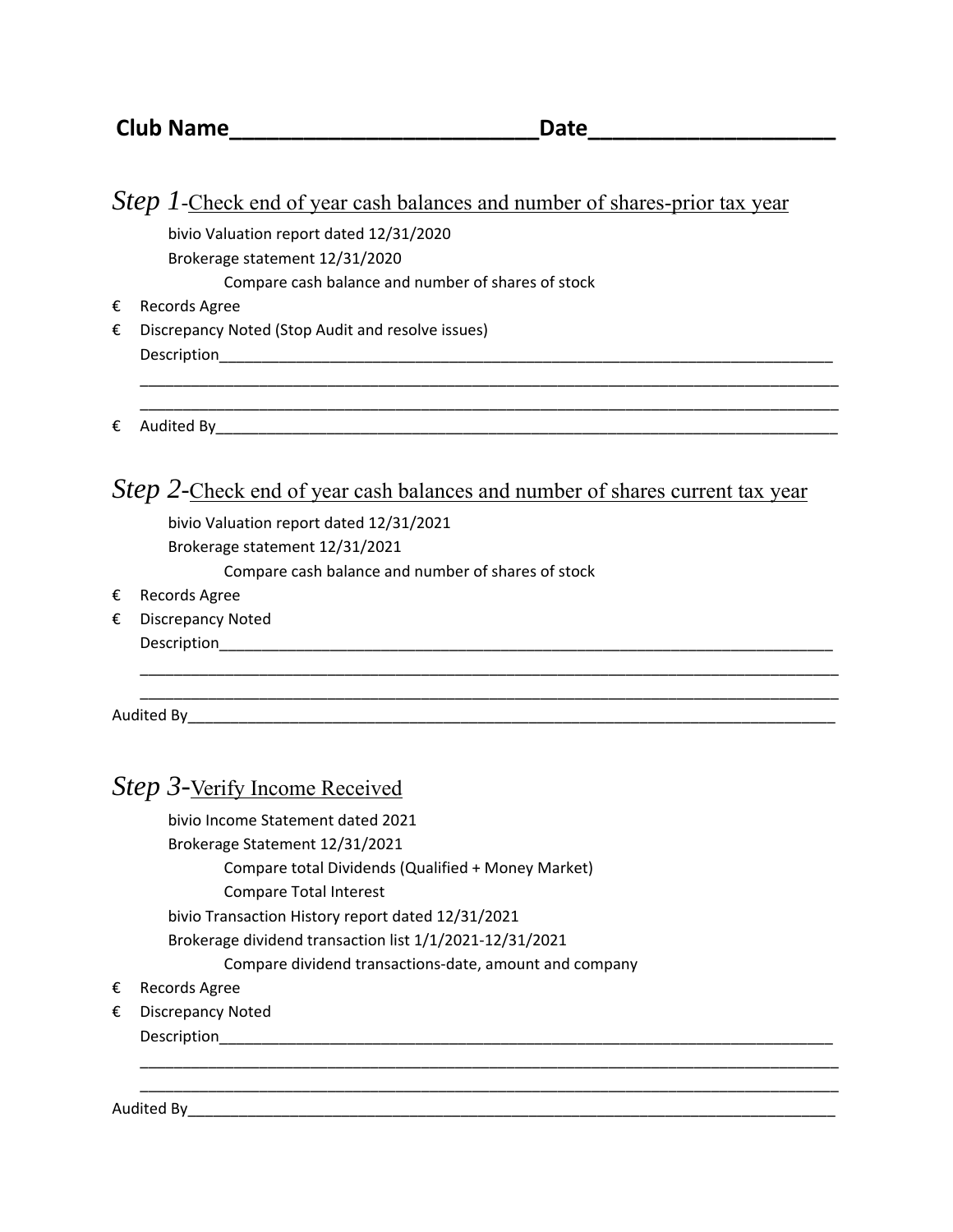## *Step 4-*Verify Expenses

 bivio Income Statement Report dated 2021 Brokerage Summary List of Checks written or copies of checks Verify expenses actually paid Verify receipts for all expenses recorded Verify all Expenses authorized by club in club meeting minutes Verify expenses correctly recorded as deductible or non deductible. bivio file storage (receipts, meeting minutes) bivio Transaction History Report 12/31/2021 Club Partnership agreement

\_\_\_\_\_\_\_\_\_\_\_\_\_\_\_\_\_\_\_\_\_\_\_\_\_\_\_\_\_\_\_\_\_\_\_\_\_\_\_\_\_\_\_\_\_\_\_\_\_\_\_\_\_\_\_\_\_\_\_\_\_\_\_\_\_\_\_\_\_\_\_\_\_\_\_\_\_\_\_\_\_\_

Verify expenses allocated as club requires

- € Records Agree
- € Discrepancy Noted Description\_\_\_\_\_\_\_\_\_\_\_\_\_\_\_\_\_\_\_\_\_\_\_\_\_\_\_\_\_\_\_\_\_\_\_\_\_\_\_\_\_\_\_\_\_\_\_\_\_\_\_\_\_\_\_\_\_\_\_\_\_\_\_\_\_\_\_\_\_\_\_\_

\_\_\_\_\_\_\_\_\_\_\_\_\_\_\_\_\_\_\_\_\_\_\_\_\_\_\_\_\_\_\_\_\_\_\_\_\_\_\_\_\_\_\_\_\_\_\_\_\_\_\_\_\_\_\_\_\_\_\_\_\_\_\_\_\_\_\_\_\_\_\_\_\_\_\_\_\_\_\_\_\_\_

Audited By\_\_\_\_\_\_\_\_\_\_\_\_\_\_\_\_\_\_\_\_\_\_\_\_\_\_\_\_\_\_\_\_\_\_\_\_\_\_\_\_\_\_\_\_\_\_\_\_\_\_\_\_\_\_\_\_\_\_\_\_\_\_\_\_\_\_\_\_\_\_\_\_\_\_\_\_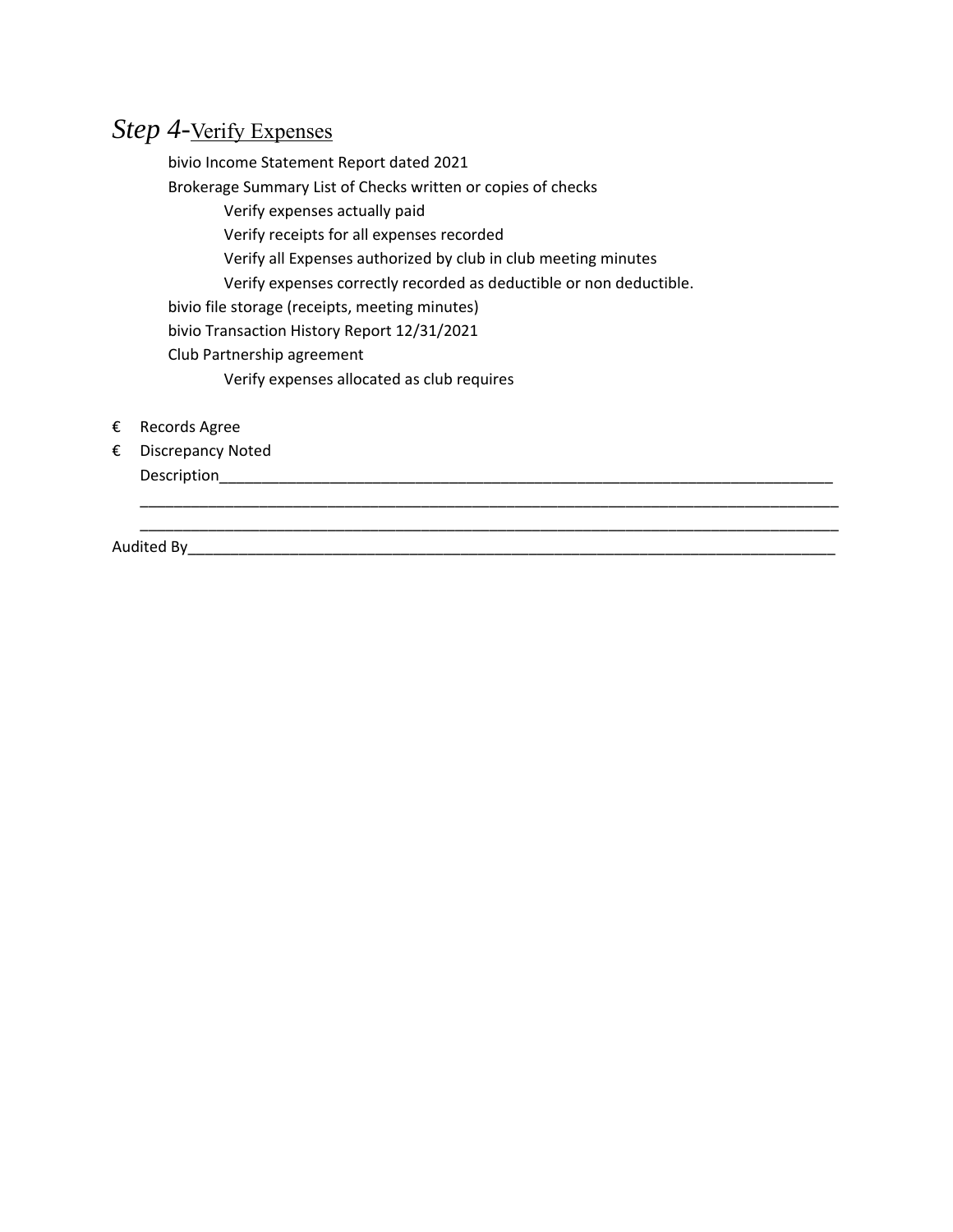## *Step 5-*Verify Stock Transactions

|   | bivio Transaction Ledger Report dated 12/31/2021.                                                                                     |
|---|---------------------------------------------------------------------------------------------------------------------------------------|
|   | Brokerage trade confirmation summary report 1/1/2021-12/31/2021                                                                       |
|   | Confirm transaction dates, security name, number of shares of stock, purchase/sale                                                    |
|   | price, total cost or proceeds                                                                                                         |
|   | bivio Capital Gain/Loss Report 12/31/2021                                                                                             |
|   | Brokerage Realized Gain/Loss Report 12/31/2021                                                                                        |
|   | Compare Acquisition dates, sale date, sales price, cost basis and gain/loss amount                                                    |
|   | Note any wash sales shown on brokerage report                                                                                         |
|   | bivio Investment transactions list for particular stock                                                                               |
|   | For any sales where specific tax lots were sold (other than FIFO) confirm that the correct<br>lots are included in the bivio records  |
|   | bivio transaction history report 12/31/2021                                                                                           |
|   | Brokerage statements for months any reorganization occurred                                                                           |
|   | bivio Investment lot cost basis report - dated right after date of each reorganization entry<br>Brokerage Unrealized gain/loss report |
|   | Confirm reorganizations entered correctly. (contact bivio support if necessary)                                                       |
|   | Confirm cost basis of all shares involved agrees with what broker shows after                                                         |
|   | reorganization                                                                                                                        |
| € | Records Agree                                                                                                                         |
| € | <b>Discrepancy Noted</b>                                                                                                              |
|   | Description                                                                                                                           |
|   |                                                                                                                                       |
|   |                                                                                                                                       |
|   | Audited By Processing Contract and Contract of the Contract of the Contract of the Contract of the Contract of                        |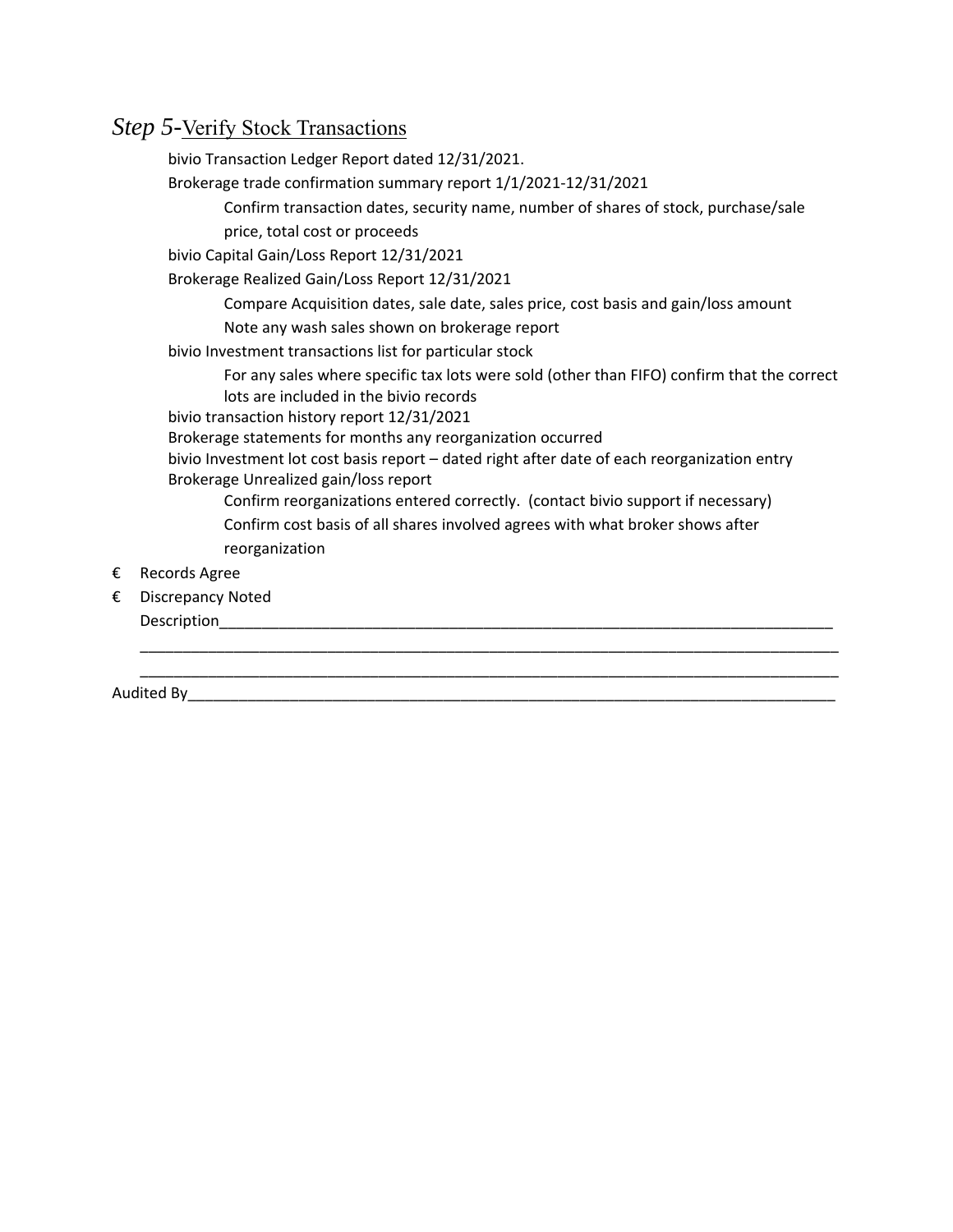### *Step 6-*Verify Member Contributions

 bivio Member Contributions and Withdrawals report dated 2021 Club partnership agreement Brokerage Deposit transaction summary list 1/1/2021‐12/31/2021 or monthly statements Verify Club members have confirmed amounts contributed‐ Have members sign off on report Verify Payments entered using correct Valuation Date Verify Deposits made in brokerage account bivio Transactions History report dated 12/31/2021 Verify entries have been recorded as payments, not fees or miscellaneous income. € Records Agree € Discrepancy Noted Description\_\_\_\_\_\_\_\_\_\_\_\_\_\_\_\_\_\_\_\_\_\_\_\_\_\_\_\_\_\_\_\_\_\_\_\_\_\_\_\_\_\_\_\_\_\_\_\_\_\_\_\_\_\_\_\_\_\_\_\_\_\_\_\_\_\_\_\_\_\_\_\_ \_\_\_\_\_\_\_\_\_\_\_\_\_\_\_\_\_\_\_\_\_\_\_\_\_\_\_\_\_\_\_\_\_\_\_\_\_\_\_\_\_\_\_\_\_\_\_\_\_\_\_\_\_\_\_\_\_\_\_\_\_\_\_\_\_\_\_\_\_\_\_\_\_\_\_\_\_\_\_\_\_\_ \_\_\_\_\_\_\_\_\_\_\_\_\_\_\_\_\_\_\_\_\_\_\_\_\_\_\_\_\_\_\_\_\_\_\_\_\_\_\_\_\_\_\_\_\_\_\_\_\_\_\_\_\_\_\_\_\_\_\_\_\_\_\_\_\_\_\_\_\_\_\_\_\_\_\_\_\_\_\_\_\_\_

Audited By

#### *Step 7-*Verify Withdrawals Paid Correctly

bivio Withdrawal reports for year being audited

Club partnership agreement

 Verify valuation date used to calculate withdrawal payment agrees with Partnership Agreement

Verify transaction date is date check was given to withdrawing partner

 Verify records properly reconciled before processing withdrawal report (No post withdrawal adjustments)

bivio Investment lot cost basis report (s) – dated right after date of each stock withdrawal entry Brokerage "Unrealized" and/or "Realized" gain/loss reports showing specific lot cost basis details

Confirm the number of shares, purchase dates and total cost basis of any lots remaining after stock withdrawal agree with similar details on the brokers "Unrealized" and "Realized" gain/loss reports if the club still owned any of the shares transferred after the withdrawal

- € Records Agree
- € Discrepancy Noted\*

Description:

#### Audited By

\*(Stock transfer recording errors need to be fixed, but if a withdrawal entry shows other discrepancies in how it should have been recorded, it may be impossible to correct them after the fact, especially if you have given the member more in their payout than they should have gotten. Do not ask for any refunds without discussing the issue with bivio support. However, you should still note discrepancies as recommendations for future improvement)

\_\_\_\_\_\_\_\_\_\_\_\_\_\_\_\_\_\_\_\_\_\_\_\_\_\_\_\_\_\_\_\_\_\_\_\_\_\_\_\_\_\_\_\_\_\_\_\_\_\_\_\_\_\_\_\_\_\_\_\_\_\_\_\_\_\_\_\_\_\_\_\_\_\_\_\_\_\_\_\_\_\_ \_\_\_\_\_\_\_\_\_\_\_\_\_\_\_\_\_\_\_\_\_\_\_\_\_\_\_\_\_\_\_\_\_\_\_\_\_\_\_\_\_\_\_\_\_\_\_\_\_\_\_\_\_\_\_\_\_\_\_\_\_\_\_\_\_\_\_\_\_\_\_\_\_\_\_\_\_\_\_\_\_\_